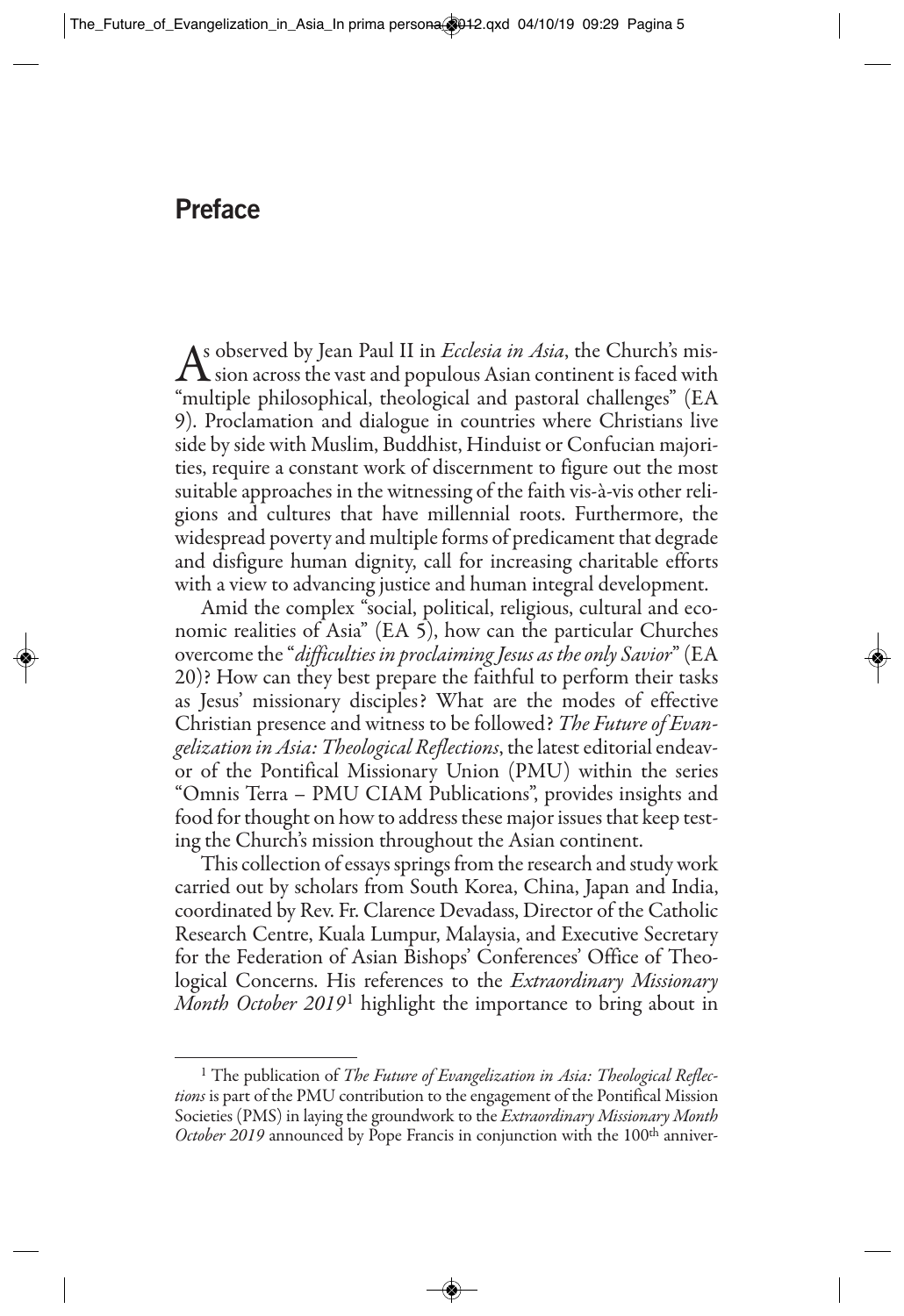Asia the missionary awakening urged by Pope Francis to revitalize the Church's mission "as engine and horizon of the faith" worldwide.2 Mission needs to regain its actual significance, life force and evangelizing drive among Asian *Baptized and Sent*, <sup>3</sup> in order for them to strengthen their process of Christian conversion in terms of conviction regarding one's personal faith and membership in the Church. The result would be a deeper personal encounter with Jesus Christ, an absolutely free giving up of oneself to Him, a spiritual discernment and a lifelong vocational commitment that would engender a firmer belief in the transformation of oneself, of the Church's life and pastoral activity,4 as well as of the whole existence (human relations, affectivity and labor) in the social and cultural structures of Asian countries.

In *Evangelii Gaudium*, <sup>5</sup> Pope Francis recalled John Paul II's message to the Special Assembly for Asia of the Synod of Bishops: "If

<sup>4</sup> POPE FRANCIS, *Letter of the Holy Father Francis for the Centenary of the Pro mulgation of the Apostolic Letter "Maximum Illud" on the Activity of Missionaries in the World*, 22 October 2017, http://w2.vatican.va/content/francesco/ en/letters/2017/documents/papa-francesco\_20171022\_lettera-filoni-mesemissionario.html/.

<sup>5</sup> In *Evangelii Gaudium* 23, Pope Francis refers to Jesus' Great Commission (Mt 28:16-20) and encouraged the faithful "to go forth and preach the Gospel to all: to all places, on all occasions, without hesitation, reluctance or fear". See also

sary of Pope Benedict XV's Apostolic Letter *Maximum Illud*. On 22 October 2017, the same day as the Angelus Prayer held on the occasion of the World Mission Sunday, Pope Francis sent a letter to Cardinal Fernando Filoni, Prefect of the Congregation for the Evangelization of Peoples and President of the PMS Supreme Council, entrusting him with "the work of preparing for this event, especially by raising awareness among the particular Churches, the Institutes of Consecrated Life and Societies of Apostolic Life, and among associations, movements, communities, and other ecclesial bodies". The letter is available at https://press.vatican.va/ content/salastampa/it/bollettino/pubblico/2017/10/22/0727/01588.html#ing.

<sup>2</sup> POPE FRANCIS, *Address of His Holiness Pope Francis to Participants in the Plenary Assembly of the Congregation for the Evangelization of Peoples*, 3 December 2015, https://w2.vatican.va/content/francesco/en/speeches/2015/december/ documents/papa-francesco\_20151203\_plenaria-propaganda-fide.html/.

<sup>3</sup> The chosen theme for *Extraordinary Missionary Month October 2019*, "Baptized and Sent: The Church of Christ on Mission in the World", reveals "the missionary dimension of our Baptism", as being sent on mission is a call that comes with Baptism and is for all the baptized (POPE FRANCIS, *Address of His Holiness Pope Francis to the National Directors of the Pontifical Mission Societies*, 1 June 2018, http://w2.vatican.va/content/francesco/en/speeches/2018/june/documents/ papa-francesco\_20180601\_pontificie-opere-missionarie.html).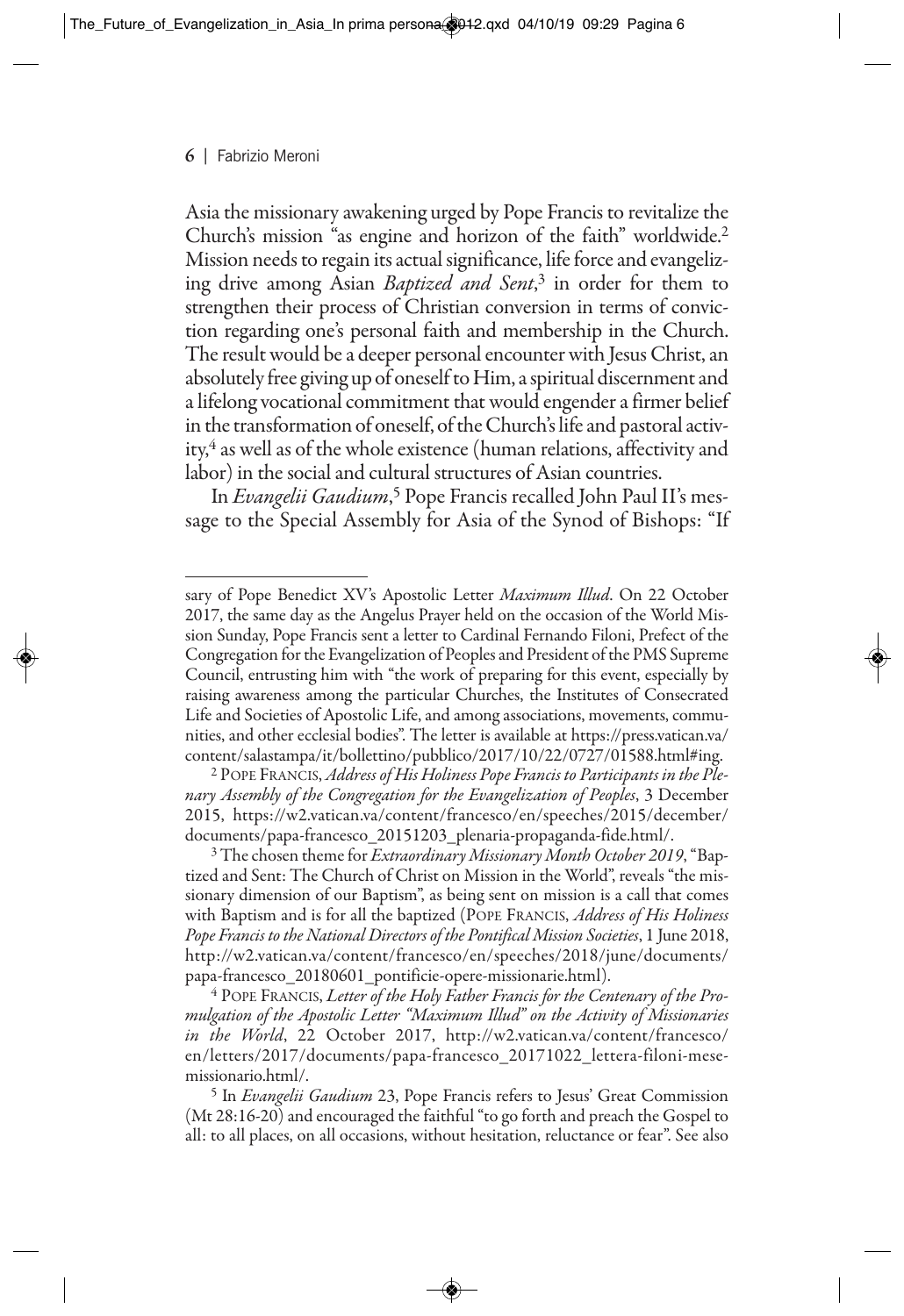the Church 'is to fulfil its providential destiny, evangelization as the joyful, patient and progressive preaching of the saving death and resurrection of Jesus Christ must be your absolute priority' (EA 2)"  $(EG 110)$ .<sup>6</sup> The insistence of John Paul II on the "need for a renewed commitment to the proclamation of Jesus Christ" (EA 19), as "the supreme service which the Church can offer to the peoples of Asia" (EA 20), was endorsed also by Benedict XVI.7

Accordingly, the following chapters put forward useful guidelines and recommendations for all Asian "agents and co-workers in the Church's mission" (EA 47) – pastors, consecrated religious and lay persons, catechists<sup>8</sup> and lay faithful, especially the youth<sup>9</sup> –, who reach out to their many brothers and sisters adhering to different faith traditions.10 In proclaiming the Gospel in the varied

<sup>8</sup> Among the laity, "catechists deserve special recognition and praise" (EA 9). To bolster the missionary and evangelizing capacities of the Catholic education system in Asia, the urgency to shore up their key role can no longer be disregarded. Catechists, baptized lay men and women, are essential actors in the proclamation of the Gospel and witnessing of the faith, prayer, preparation for sacramental life and liturgy, formation of the faithful, and community leadership. They are deeply rooted in the territory, live ordinarily in the cultural and social fabric of their brothers and sisters in the faith whom they serve in their ministry, ensuring a widespread and stable presence.

<sup>19</sup> "A wider inculturation of the Gospel at every level of society in Asia will depend greatly on the appropriate formation which the local Churches succeed in giving to the laity" (EA 22).

 $10$ <sup>"</sup> The Church has the deepest respect for these traditions [...]. The religious values they teach await their fulfilment in Jesus Christ" (EA 6). Some "have no problem in accepting Jesus as a manifestation of the Divine or the Absolute, or as an 'enlightened one'" (EA 20, which quotes *Relatio ante disceptationem* 5 drafted by the Special Assembly for Asia of the Synod of Bishops and available in *L'Osservatore Romano*, 22 April 1998).

POPE FRANCIS, *Go Forth: Toward a Community of Missionary Disciples*, American Society of Missiology Series, Orbis Books, New York – Maryknoll 2019.

<sup>&</sup>lt;sup>6</sup> The Special Assembly for Asia of the Synod of Bishops took place in the Vatican from 18 April to 14 May 1998.

<sup>17</sup> Cf. *Address of His Holiness Benedict XVI to the Ordinaries of Central Asia on their "Ad Limina" Visit*, 2 October 2008, https://w2.vatican.va/content/benedictxvi/en/speeches/2008/october/documents/hf\_ben-xvi\_spe\_20081002\_adlimina-asia-centr.html; *Letter of His Holiness Benedict XVI to Card. Stanisław Ryłko on the Occasion of the Congress of Asian Catholic Laity*, 10 August 2010, https://w2.vatican.va/content/benedict-xvi/en/letters/2010/documents/hf\_ ben-xvi\_let\_20100810\_rylko-congress-asia.html/.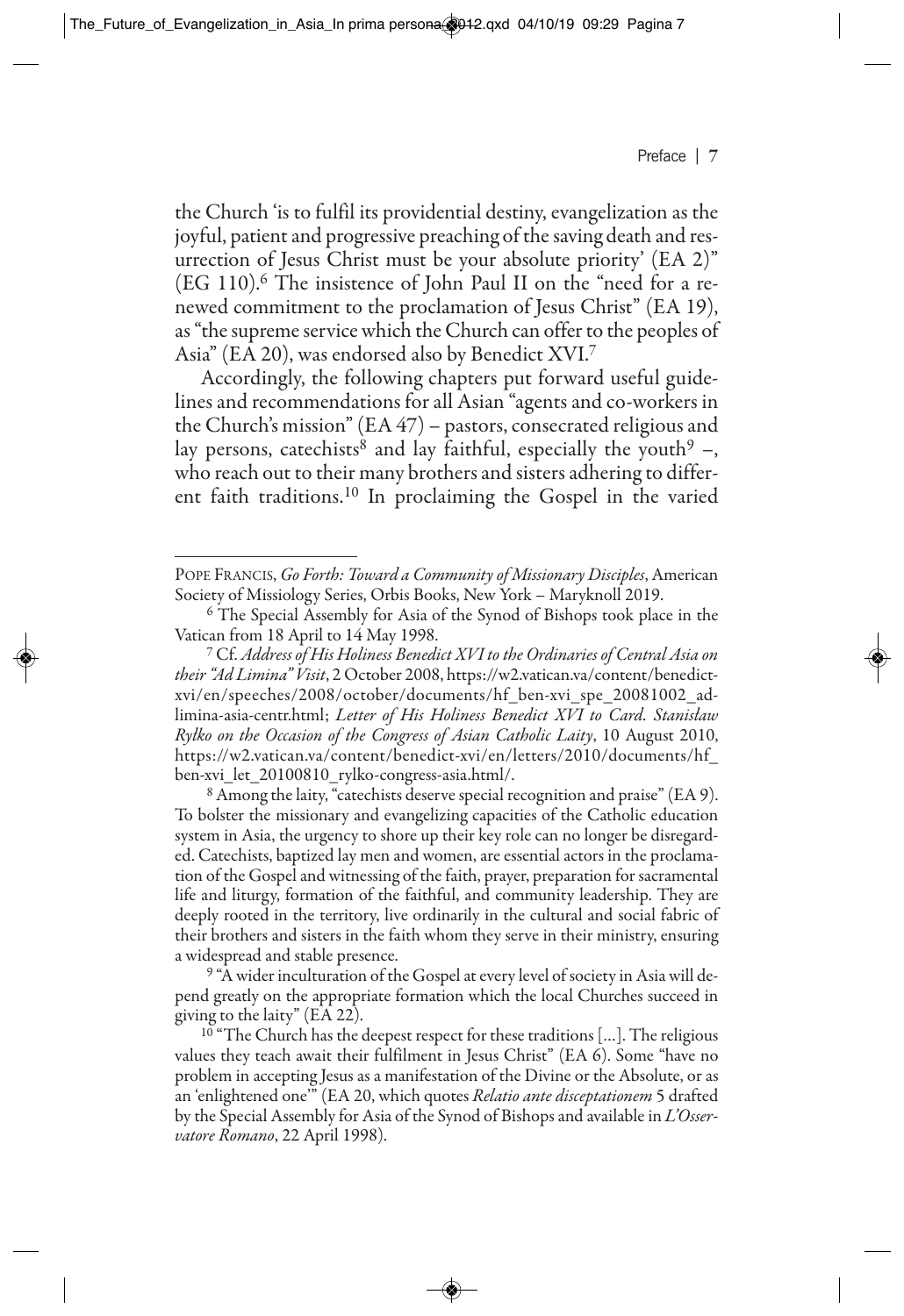Asian contexts, the particular Churches shall firstly uphold their long history of strong evangelizing commitment, belonging to the Church and Catholic identity. At the same time, their engagement in proclamation is deeply intertwined with dialogue and Christian witness, which is a "characteristic mode of the Church's life in Asia" (EA 3).

Dialogue is of paramount relevance to Asian Christians, primarily where their very existence, both as communities and individuals, and the everyday pastoral ministry are confronted with unforeseeable challenges and threats. The escalation of extremism and violence in some countries has greatly contributed to shape an overall regional ambience characterized by conflicts, ethnic and sectarian clashes, lack of religious freedom. Some Asian governments politicize religions and add political components to social and cultural tensions.

Yet, the doors of Asia remain "open wide to Christ" (EA 4) and, in support of the mission, the *Theological Reflections* featured in this book define an inclusive ecclesiology that makes the Church the *sacrament of communion* between herself and Jesus in dialogue with other religions, through Christian witness, contemplative prayer life and world transformative engagement. Mission theology shall encompass all multiple facets of the Asian dimensions (including the impact of secularism, technology and media communications on the long-established Asian systems of beliefs and values), and associate them to Christ's Paschal Mystery, so that the particular Churches may adopt the appropriate pastoral methodologies for proclamation, witness and dialogue in tune with the local scenarios.

The popular religiosity, religious devotion and piety relating to other creeds are given special attention. Touching, kissing, prostrations, pilgrimages and simple bodily rituals performed with holy images, holy water, candles, vegetable offerings and the repetition of words or sounds: these manifestations imply a search for meaning and for the existential support necessary to bear the struggles and challenges of human life. Open proclamation of the faith can at times be illegal, yet processions and popular devotions are unofficially tolerated and even allowed. Therefore, they represent for Christians a *locus theologicus* for evangelization, as much as for interreligious and intercultural dialogue.

Interactions at the grassroots level offer the mission *ad, inter* and *per gentes* the opportunity to manifest the truth while working to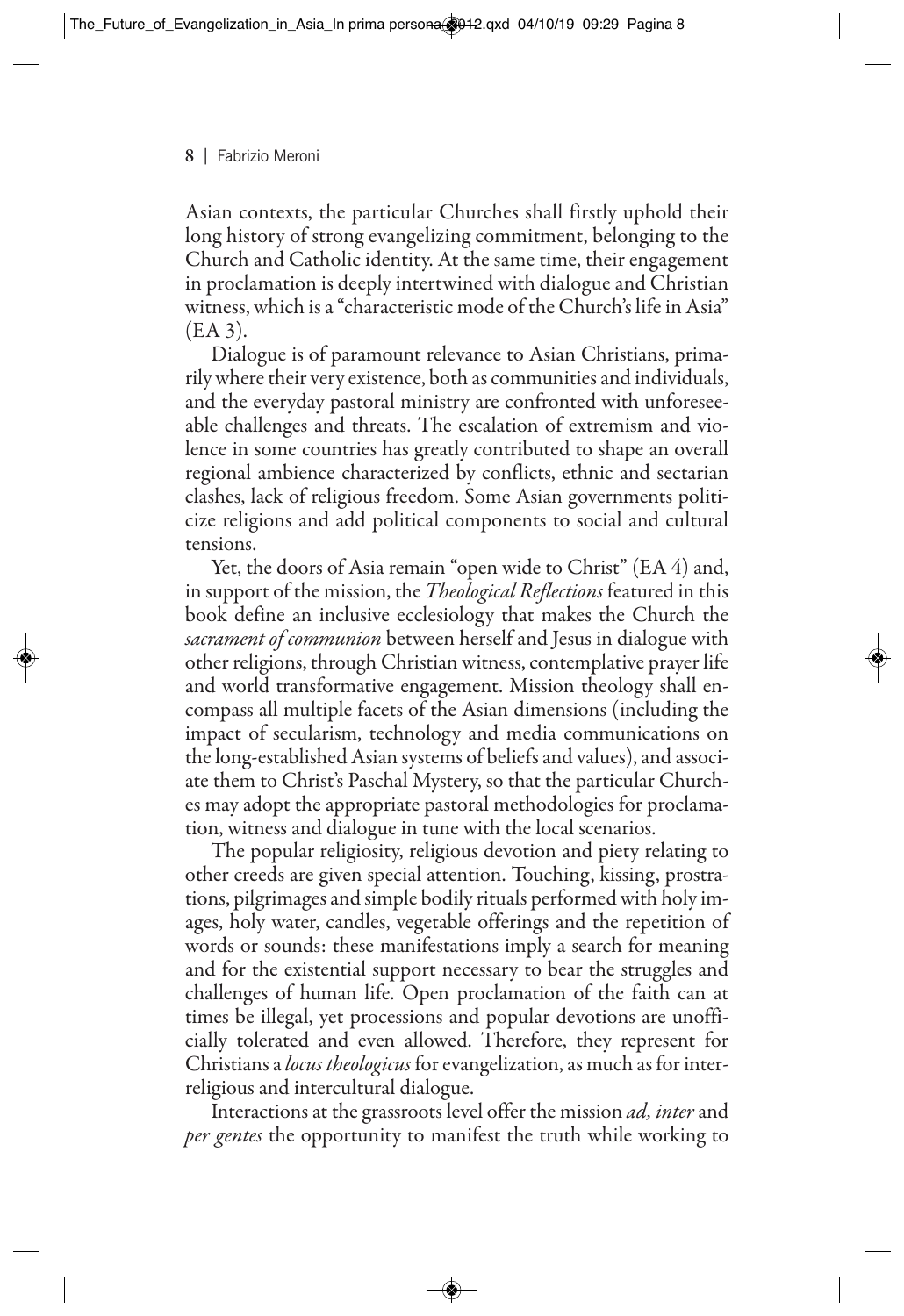build bridges of acceptance and respect. Asian Catholics are fully aware of their call to play a major role in promoting reconciliation and unity. Because of their belonging to the Universal Church, they transcend the local patterns and, even if considered a minority and treated unfairly, their hearts and minds continue to be opened to the encounter with other religions. A major channel conducive to this encounter is charity.

This book emphasizes that social and charitable engagements – not to be understood as a paternalistic action, but a launch pad for hope – remain in Asia of great importance to proclaim "the gift containing all gifts, namely, the Good News of Jesus Christ" (EA 19). Evangelization is always challenged facing tens of millions of poor people, who need concrete help to address poverty, illiteracy, sickness and other troubles. Moreover, the Christian presence among the suffering offers a concrete entry point for undertaking a process of dialogue.

By reconciling diversity and achieving unity through dialogue (cf. EG 230), the Church restores the Kingdom of God both in the human heart and history, acting as the *sacrament of salvation*<sup>11</sup> and fulfilling the project of the Holy Spirit, "the prime agent of evangelization" (EA 17).<sup>12</sup> "Looking to a new outpouring of the dynamism of the Holy Spirit" (EA 42), the book also outlines a set of principles for discerning His presence and activity in the Church's mission<sup>13</sup> of "proclaiming the Gospel, faith and the witness of

<sup>11</sup> Mission makes the Church a community of the saved, a true family of God, of sons and daughters in the only Son. Therefore, she is much more than an instrument for salvation or a sign that will one day be discarded. The Church is an eschatological design of all creation (Easter, Baptism, and Eucharist), she is the *universal sacrament of salvation* (cf. F. MERONI (ed.), *Mission Makes the Church*, Aracne Editrice, Canterano (Roma) 2017).

<sup>12</sup> Mission does not respond to a human initiative: it is *missio* and *actio Dei*. Therefore, the principal agent of the mission is the Holy Spirit: mission is His project (cf. *Redemptoris Missio* 21). It is the Holy Spirit who sends us, accompanies us and inspires us. He is the source of our mission. It is He who guides the Church forward, not us. […] He, the Holy Spirit, does everything; we are simply His servants" (POPE FRANCIS, *Address of His Holiness Pope Francis to the National Directors of the Pontifical Mission Societies*).

<sup>&</sup>lt;sup>13</sup> Church's mission is to proclaim the Gospel and to witness it among those "who have never encountered the person of Jesus in any clear and conscious way" (EA 19) and the Christian faith is absent. In doing so, the Church opens the way